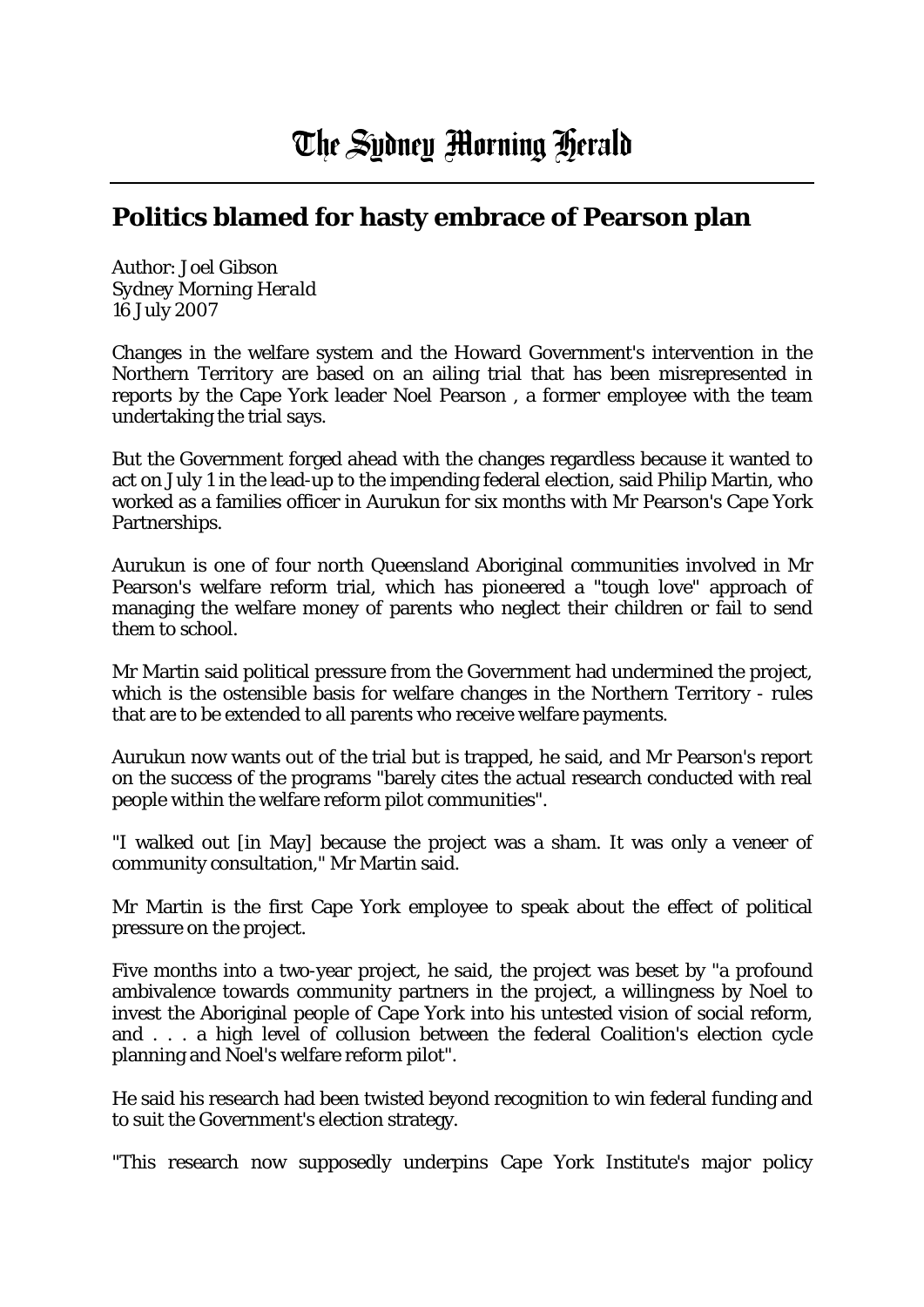platform, From Hand Out to Hand Up," Mr Martin said.

"I say supposedly, as information collected during my time in Aurukun is everywhere inferred but is in no way explicit in the document. This has political and practical implications, saying nothing of its ethical breaches to the people who provided it.

"If you read the policy paper - a suite of policy design recommendations backed by the research I and seven others did, but re-packaged and often unrecognisable you'd think the welfare reform agenda responds to community-identified issues, and is being called for by community members themselves. This is not quite the case."

As a result of the political pressure on the trial some key reservations about the proposals were ignored, Mr Martin said, including that domestic violence could increase if mothers had their family tax benefits A and B cut for their children's truancy, because male family members also relied on that money.

The reports should have contained a caveat saying that Mr Pearson's welfare reforms were suited to regional but not remote communities, he said. "In Aurukun, which is the only remote pilot community that bears any resemblance to the remote NT communities, it has been an abject failure."

In a March 20 email, following a visit by the Indigenous Affairs Minister, Mal Brough, the project manager, Stephen Iles, wrote to team members to reassure them their trial had not been hijacked by the Government.

"While the timing of the proposal takes advantage of the minister's desire for change and the likely timing of the next federal election, it is a strong endorsement of the quality of your work to date," he wrote.

But team members were "outraged" at the Government's interference and their lack of input, Mr Martin said - and were again upset with the From Hand Out to Hand Up report.

Mr Martin said the report "barely cites the actual research conducted with real people within the welfare reform pilot communities".

Mr Brough received that report on June 19, describing it as "a high-quality report" which the Government would closely examine. Two days later, he and the Prime Minister, John Howard, announced the radical federal intervention in the Territory.

Mr Brough said yesterday that the From Hand Out to Hand Up report had been commissioned in late 2005.

"Implementation of aspects of the report require Queensland Government legislation and Premier Beattie has indicated his support for the report's proposals. To suggest the Australian Government was acting in an election context implies we were colluding with the Queensland Labor Government for electoral purposes, which is just ridiculous," he said.

Mr Pearson said yesterday that his reporting so far had not included details of